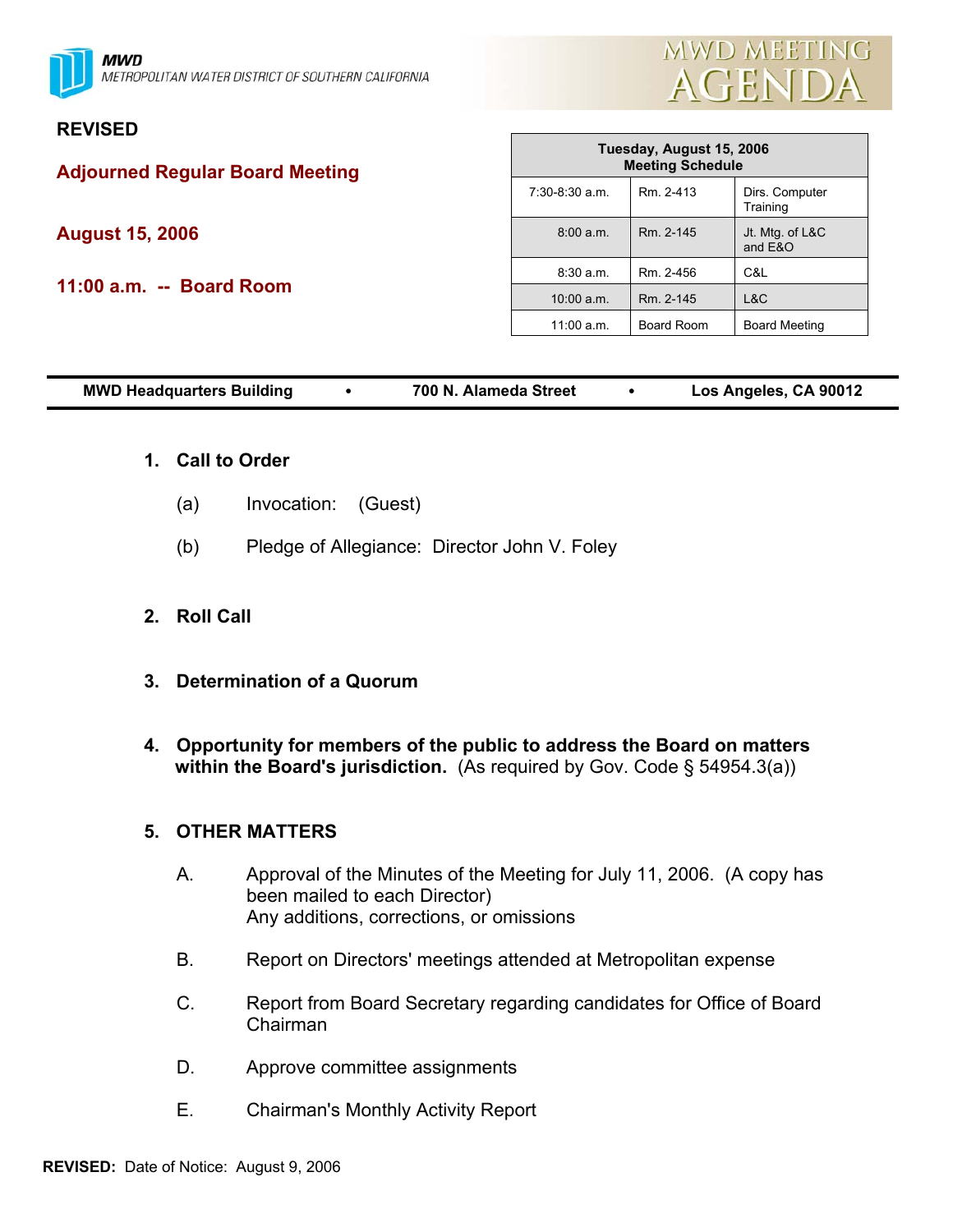- F. Tax levy for fiscal year 2006/07. (BFI&I)
	- F-1 Report on list of certified assessed valuations for fiscal year 2006/07 and tabulation of assessed valuations, percentage participation, and vote entitlement of member public agencies as of August 15, 2006. (Copies distributed—Compare with preceding year—Ordered received and filed, spread on the Minutes, a copy to be sent each Director and to each member public agency). **(To be distributed at meeting)**
	- F-2 Adopt resolution establishing the tax rate for fiscal year 2006/07. **(Roll call vote—two-thirds vote required) (To be distributed at meeting)**

### **6. DEPARTMENT HEADS' REPORTS**

- A. General Manager's Reports:
	- i. Oral report on Colorado River matters
	- ii. Oral report on Bay-Delta and State Water Project matters. (L&C, WPQ&R)
	- iii. General Manager's summary of Metropolitan's activities for the month of July
- B. Interim General Counsel's summary of Legal Department activities for the month of July
- C. General Auditor's summary of activities for the month of July
- D. Ethics Officer's summary of activities for the month of July

# **7. CONSENT CALENDAR ITEMS — ACTION**

 7-1 Grant conditional approval for the 94th Fringe Area Annexation to Eastern Municipal Water District and Metropolitan; and adopt resolution of intention to impose water standby charge. (A&R)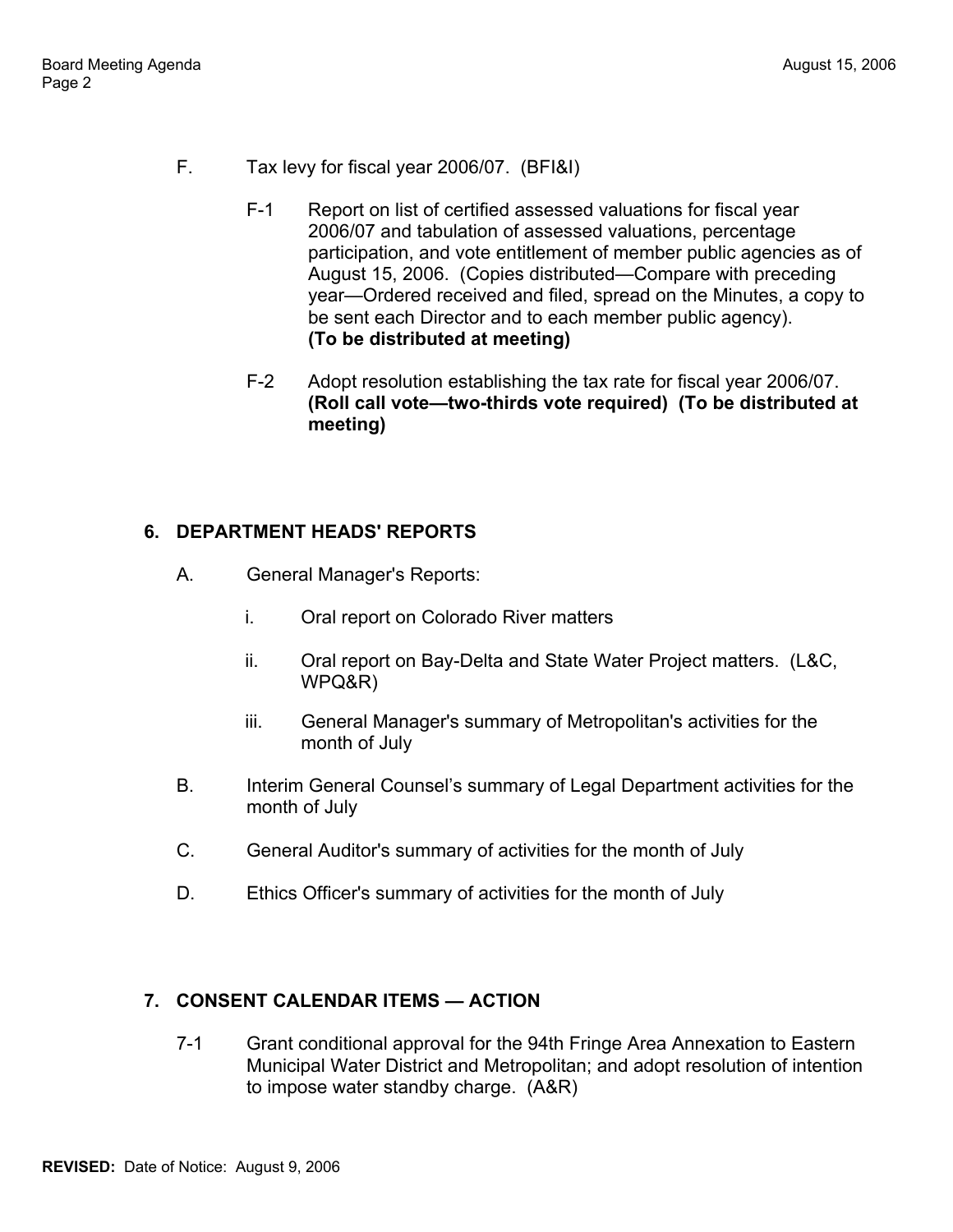#### **Recommendation:**

**Option #1:** 

**Adopt the CEQA determination and** 

- **a. Grant conditional approval for the 94th Fringe Area Annexation concurrently to Eastern and Metropolitan, conditioned upon receipt in full of annexation fee of \$23,614.80 to Metropolitan if completed by December 31, 2006, or if completed later, at the then-current annexation charge rate;**
- **b. Approve Eastern's Statement of Compliance with the current Water Use Efficiency Guidelines; and**
- **c. Adopt the resolution of intention to impose water standby charge within the proposed annexation territory, substantially in the form of Attachment 3 to the board letter.**
- 7-2 Appropriate \$700,000; and authorize final design of additional ozone system capacity at the Mills plant (Approp. 15434). (E&O)

**Recommendation:** 

**Option #1:** 

**Adopt the CEQA determination and** 

- **a. Appropriate \$700,000; and**
- **b. Authorize final design of additional ozone system capacity at the Mills plant.**
- 7-3 Appropriate \$1.928 million for four security system improvement projects; award a \$529,350 construction contract to the Fishel Company for Copper Basin Security Fiber Optic Cable Network System; and authorize an agreement not to exceed \$1.1 million for a floating waterway security barrier system at Whitsett Intake Pumping Plant (Approp. 15295). (E&O) **[Any discussion of specific threats or facilities to be heard in closed session. Conference with Metropolitan Security Manager—threat to public services or facilities; to be heard in closed session pursuant to Gov. Code Section 54957(a)]**

**Recommendation:** 

**Option #1:** 

**Adopt the CEQA determinations and** 

- **a. Appropriate \$1.928 million in budgeted funds;**
- **b. Authorize implementation of four security projects;**
- **c. Award a \$529,350 construction contract to the Fishel Company for the Copper Basin Security Fiber Optic Cable Network System; and**
- **d. Authorize an agreement in an amount not to exceed \$1.1 million to provide a floating waterway barrier system at the Whitsett Intake Pumping Plant, including maintenance for a period of five years. The recommended firm will be discussed during the August 2006 Engineering and Operations Committee meeting.**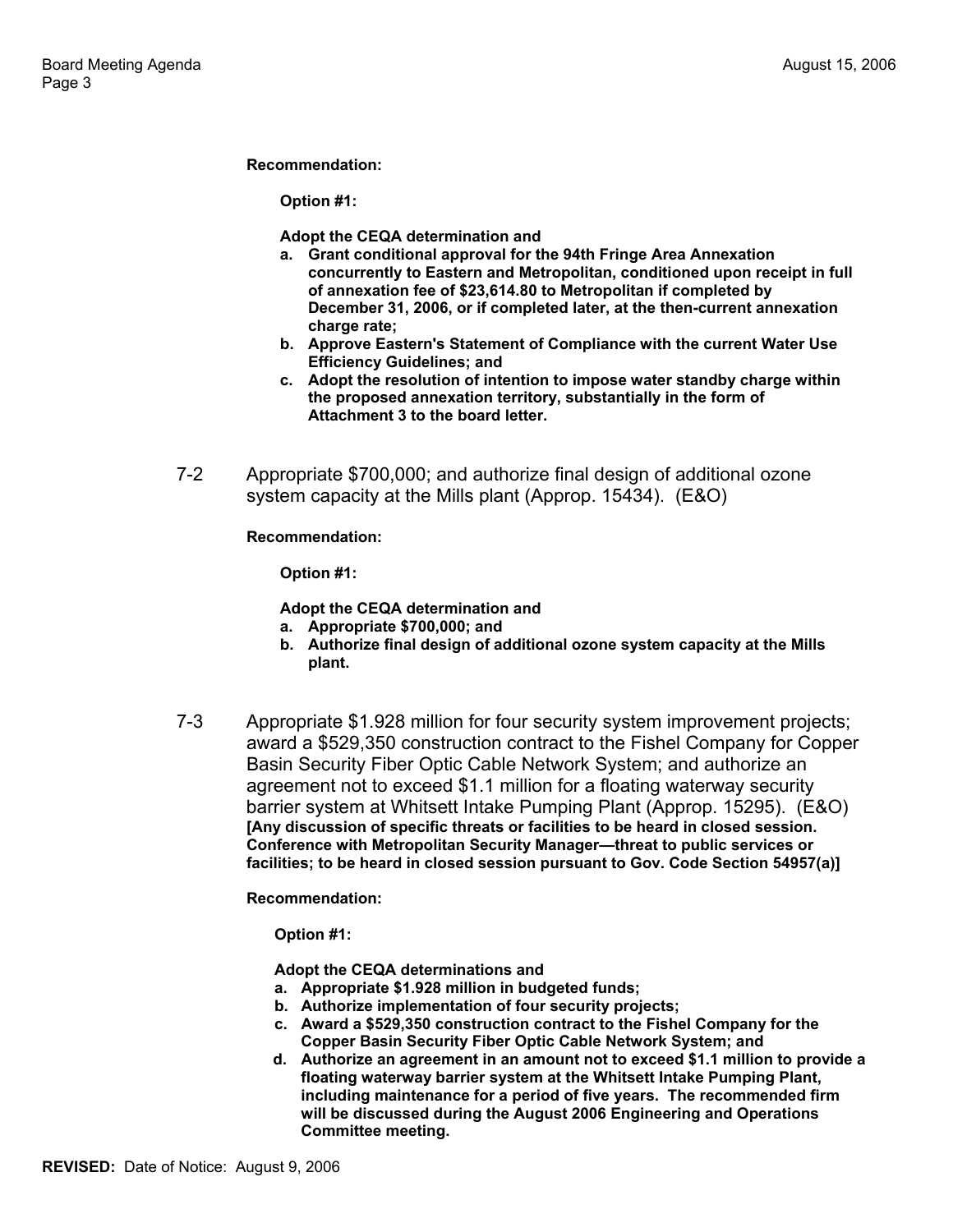7-4 Authorize entering into a five-year agreement with the California Department of Forestry and Fire Protection, with a yearly amount not to exceed \$665,000 to provide weed abatement services. (E&O)

### **Recommendation:**

**Option #1:** 

**Adopt the CEQA determination and authorize the General Manager to enter into a five-year agreement with the California Department of Forestry and Fire Protection, with a yearly amount not to exceed \$665,000.** 

 7-5 Authorize refinements for Metropolitan's Water Conservation Program. (WPQ&R)

**Recommendation:** 

**Option #1:** 

**Adopt the CEQA determination and** 

- **a. Authorize incentives for (1) steam sterilizers, (2) zero water and high efficiency urinal upgrades, (3) rotating nozzle retrofits for pop-up spray heads, and (4) large landscape surveys; and**
- **b. Authorize the following program changes: (5) choice of contracting options for landscape irrigation equipment retrofit projects, and (6) streamline payment process for landscape surveys and irrigation equipment retrofit projects.**
- 7-6 Approval of Education Plan. (C&L)

**Recommendation:** 

**Option #1:** 

**Adopt the CEQA determination and approve the Education Plan.**

### **(END OF CONSENT CALENDAR)**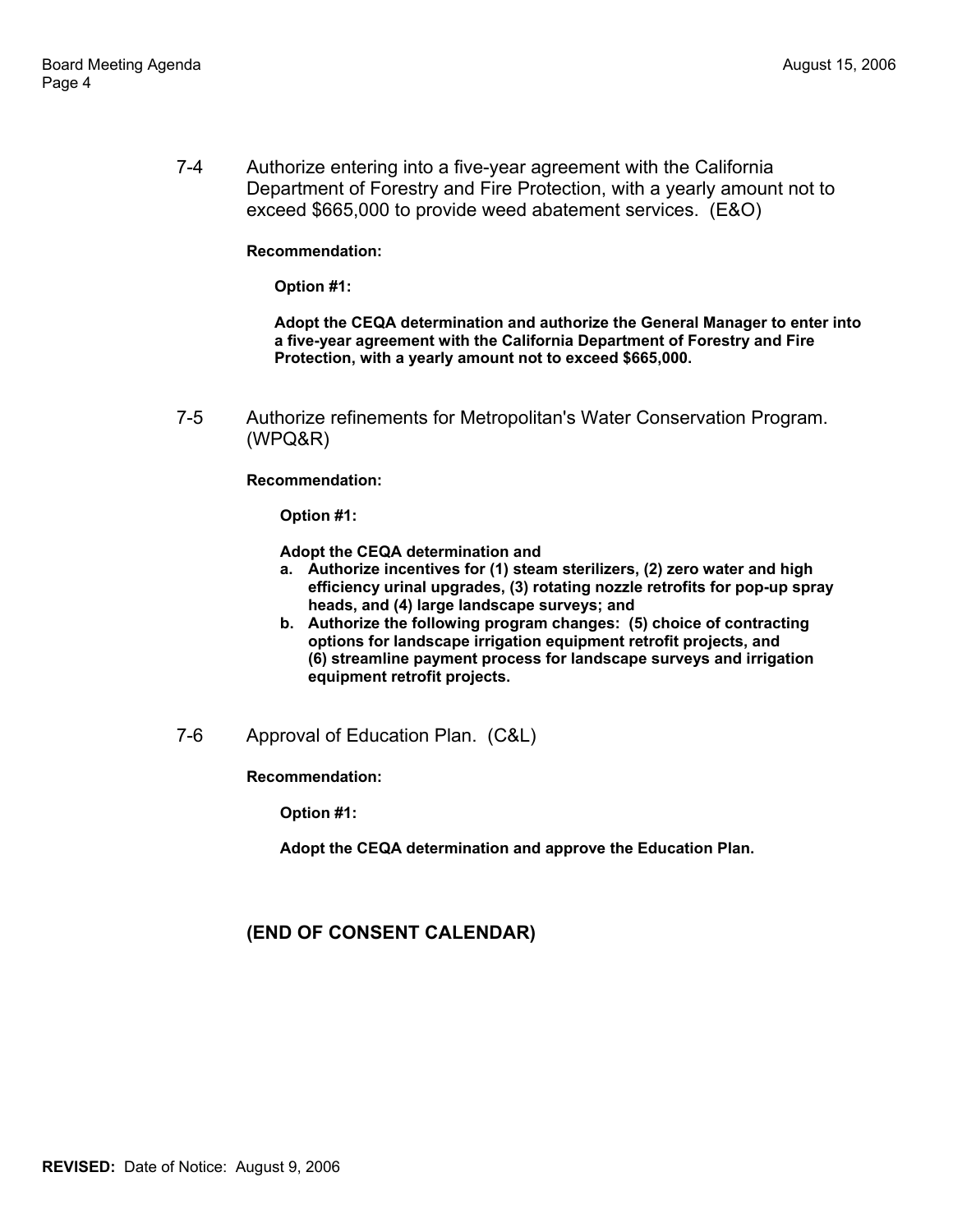### **8. OTHER BOARD ITEMS — ACTION**

**Revised** 8-1 Authorize terminating the exclusive negotiating agreement with Shopoff/Centex; authorize entering into discussions with Shea/Parsons/LEDO for the Diamond Valley Lake Recreation and Land Development Program; and direct staff to develop a plan for proceeding with the program. (A&R)

**[Conference with real property negotiators: Jill Wicke, Lilly Shraibati, Joseph Vanderhorst, and Curtis Baynes; negotiating parties: J.F. Shea & Company; under negotiation: price and terms; may be heard in closed session pursuant to Gov. Code Section 54956.8]** 

**Recommendation:** 

**Option #1:** 

**Adopt the CEQA determination and** 

- **a. Authorize the General Manager to terminate the ENA with Shopoff/Centex on terms that include acquisition of the topographic mapping from Shopoff/Centex in accordance with the ENA;**
- **b. Authorize the General Manager to enter into discussions with Shea/Parsons/LEDO for the Diamond Valley Lake Recreation and Land Development Program; and**
- **c. Should discussions with Shea/Parsons/LEDO fail, direct staff to return to the Board with a plan for proceeding with negotiations with Lennar/Rancon or pursuing the entitlement and sale of the North Property and a plan and budget for development of the recreation facilities under direct supervision of Metropolitan's staff.**
- 8-2 Adopt Seventeenth Supplemental Resolution to the Master Revenue Bond Resolution authorizing the sale of up to \$500 million of Water Revenue Bonds, 2006 Authorization; and approve (1) entering into interest rate swap transactions of up to \$500 million; and (2) Appropriation No. 15437 to pay costs of issuance. (BFI&I)

#### **Recommendation:**

**Option #1:** 

**Adopt the CEQA determination and** 

- **a. Adopt Seventeenth Supplemental Resolution to the Master Revenue Bond Resolution authorizing the sale of up to \$500 million of Water Revenue Bonds, 2006 Authorization; and approve entering into interest rate swap transactions of up to \$500 million to capture savings and reduce interest rate risk; and**
- **b. Approve Appropriation No. 15437 for \$860,000 to cover the expenses associated with the bond and interest rate swap transactions; and authorize reimbursement of expenses paid from the General Fund by bond proceeds. The appropriation would expire on August 31, 2008.**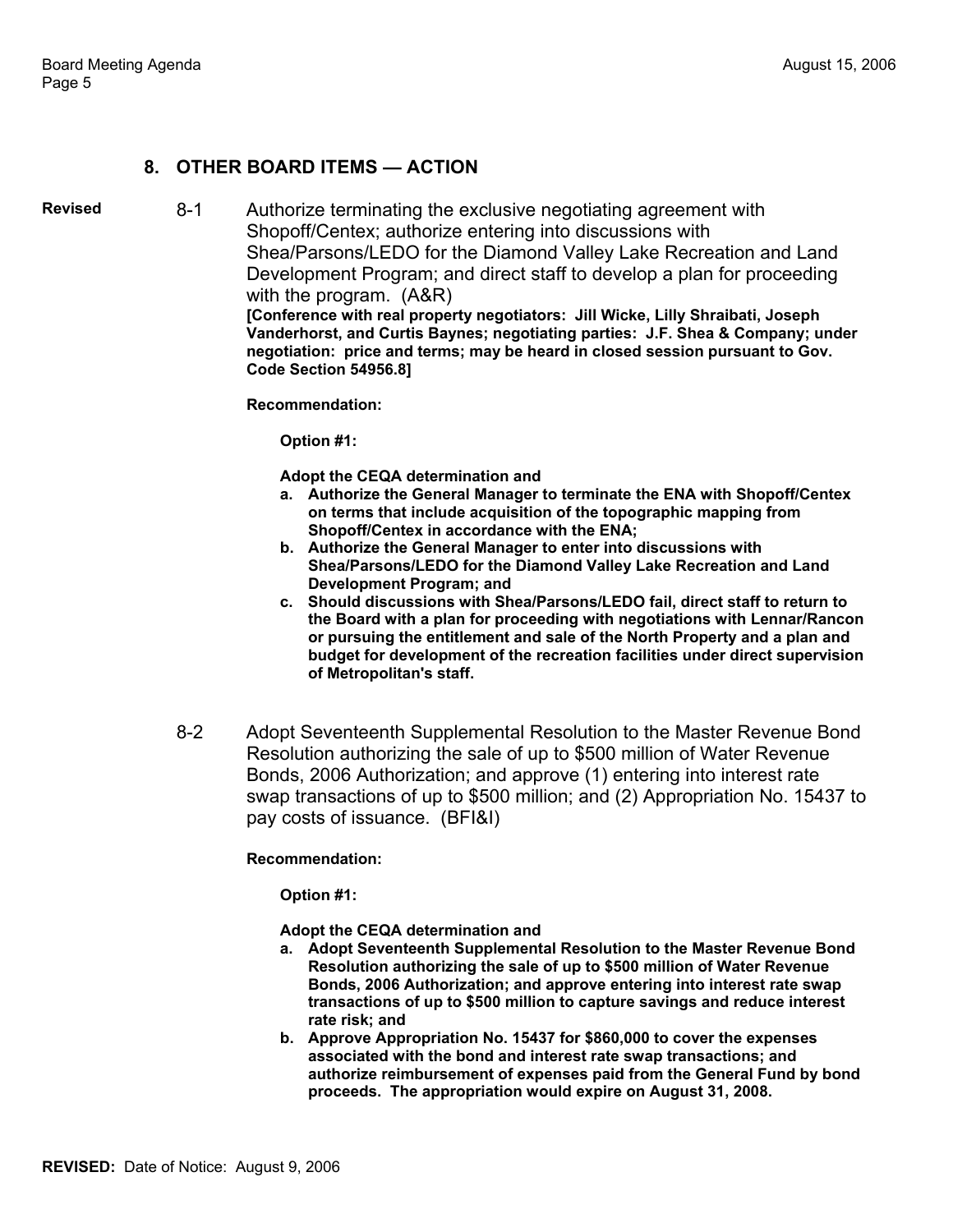8-3 Appropriate \$7.97 million; award a \$6,109,028 construction contract to J.F. Shea Construction, Inc. for Phase I of the Rialto Pipeline Improvements; and authorize an agreement with Marrs Services, Inc. for construction inspection services (Approp. 15427). (E&O)

### **Recommendation:**

**Option #1:** 

**Adopt the CEQA determination and**

- **a. Appropriate \$7.97 million in budgeted funds;**
- **b. Award a \$6,109,028 construction contract to J.F. Shea Construction, Inc. for Phase I of the Rialto Pipeline Improvements Program; and**
- **c. Authorize an agreement with Marrs Services, Inc. in an amount not to exceed \$710,000 for construction management and inspection services.**
- 8-4 Authorize entering into a Memorandum of Understanding with California Department of Parks and Recreation for Phase II of the Diemer North Access Road Improvements. (E&O)

**Recommendation:** 

**Option #1:** 

**Adopt the CEQA determination and delegate authority to the General Manager to enter into an MOU with State Parks to support the Diemer North Access Road Improvements project, conditioned on future environment, regulatory, and project approvals.**

- **Revised** 8-5 Approve proposed settlement agreement with Shea-Kenny Joint Venture and amendment of Contract No. 1542 for construction of the Arrowhead Tunnels of the Inland Feeder Program (Approp. 15122). (L&C, E&O) **(To be distributed at meeting) [Conference with legal counsel regarding potential litigation relating to contractor claims on Contract No. 1542 for the Arrowhead Tunnels; to be heard in closed session pursuant to Gov. Code Section 54956.9(b)]** 
	- 8-6 Report on *Lance Charles, Sr. v. Metropolitan*, LASC Case No. BC313797; and authorize increase of \$200,000 (to a maximum of \$750,000) under contract with Williams, Yasinski & Jones for legal services to defend Metropolitan. (L&C) **[Conference with legal counsel—existing litigation; to be heard in closed session pursuant to Gov. Code Section 54956.9(a)]**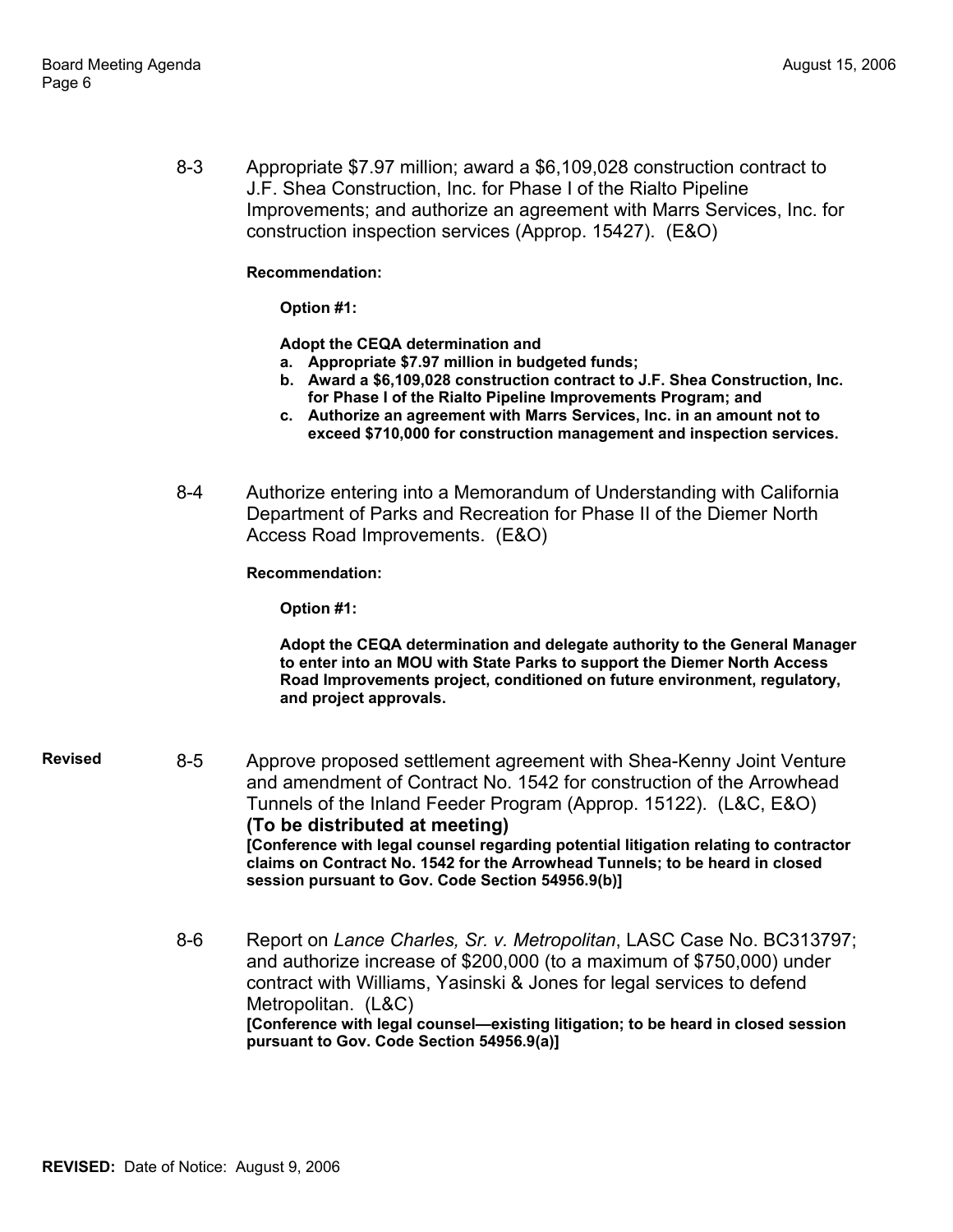8-7 Report on *Carlita Villanueva v. Metropolitan*, LASC Case No. BC296912; and authorize increase of \$35,000 (to a maximum of \$165,000) under contract with Meserve, Mumper & Hughes for legal services to defend Lance Charles. (L&C) **[Conference with legal counsel—existing litigation; to be heard in closed session pursuant to Gov. Code Section 54956.9(a)]** 

**Revised** 8-8 Report on *Cadiz, Inc., etc. v. Metropolitan*, LASC Case No. BC343232; and authorize increase of \$225,000 (to a maximum of \$325,000) under contract with Christensen, Glaser, Fink, Weil & Shapiro for legal services performed; and authorize increase of \$500,000 (to a maximum of \$600,000) under contract with Miller Barondess LLP to defend Metropolitan. (L&C) **[Conference with legal counsel—existing litigation; to be heard in closed session pursuant to Gov. Code Section 54956.9(a)]** 

> 8-9 Express opposition to eminent domain reform proposals: Proposition 90 and Senate Bills 1210 and 1650. (C&L)

### **Recommendation:**

**Option #1:** 

**Adopt the CEQA determination and**

- **a. Oppose Proposition 90;**
- **b. Oppose SB 1210 and SB 1650 as currently written; and**
- **c. Adopt staff's recommended policy position on future eminent domain reform measures.**

# **9. BOARD INFORMATION ITEMS**

- 9-1 Status report for the Inland Feeder Program for activities through June 2006. (E&O) **[Any discussion of litigation to be heard in closed session. Conference with legal counsel—existing litigation (***Shank/Balfour Beatty, a Joint Venture vs. Metropolitan Water District of Southern California***, LASC Case No. BC 283438); to be heard in closed session pursuant to Gov. Code Section 54956.9(a). Conference with legal counsel—potential litigation relating to contractor claims on Contract No. 1542 for the Arrowhead Tunnels; to be heard in closed session pursuant to Gov. Code Section 54956.9(b) (one potential case)]**
- 9-2 Report on development of the Planning Agreement for the Bay-Delta Conservation Plan. (WPQ&R)